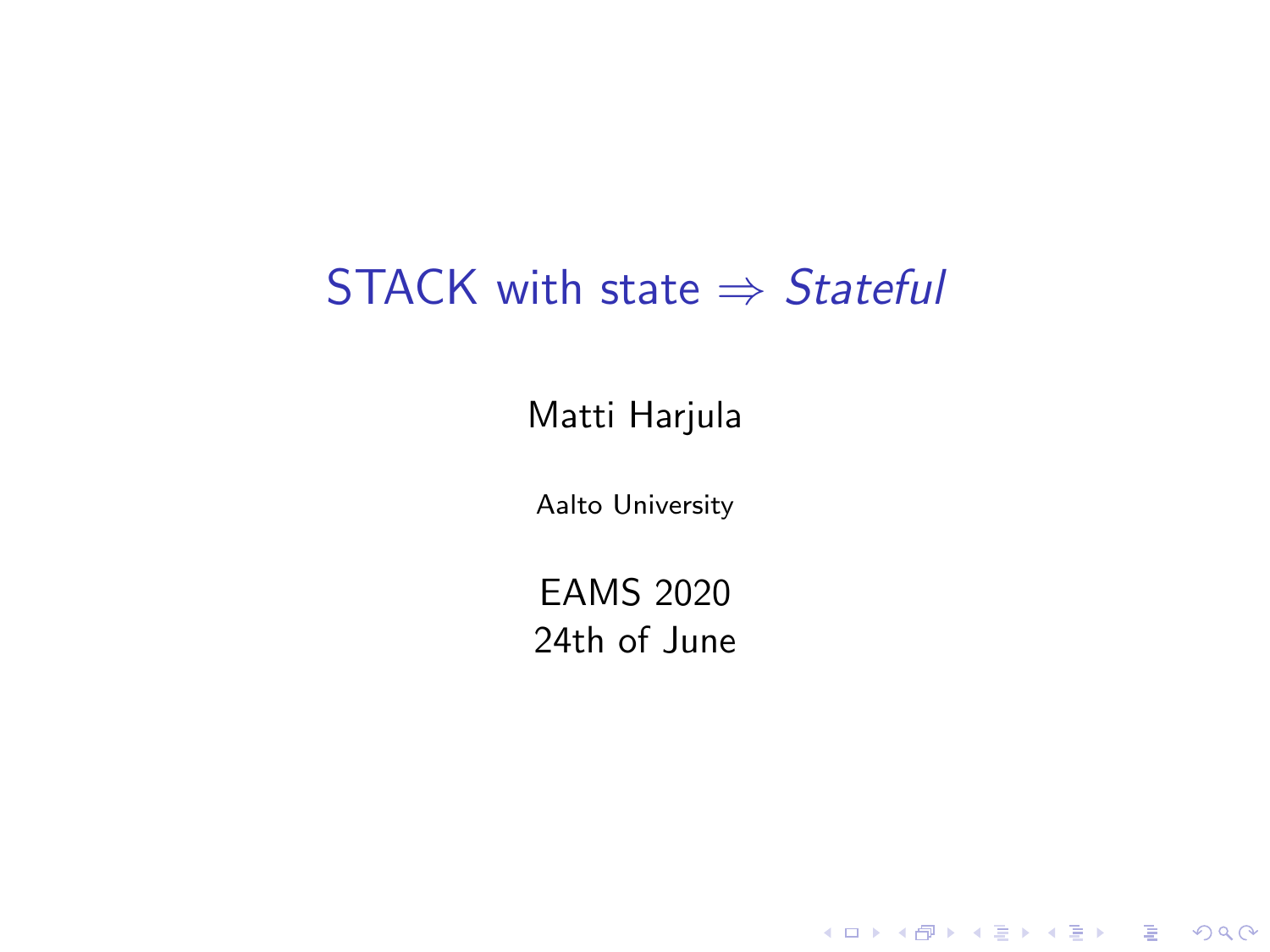## **Outline**

- 1. History of Stateful
- 2. Stateful vs. & STACK
- 3. Basic Stateful question terminology & logic
- 4. Some future plans
- 5. This years sample-question about integration

K ロ ▶ K 個 ▶ K 할 ▶ K 할 ▶ 이 할 → 9 Q Q →

6. Demo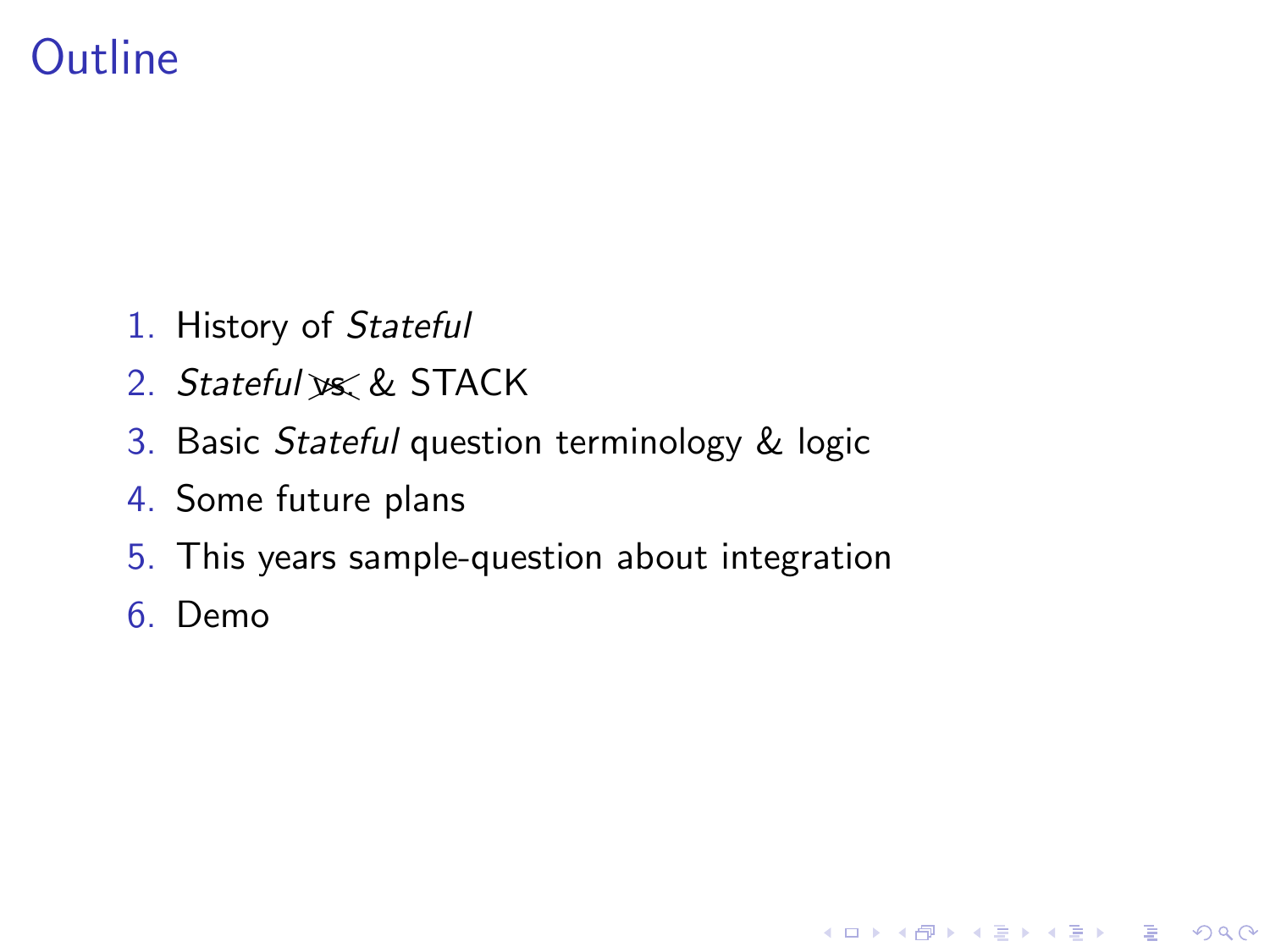1. Around 2012 we were spreading the joy of STACK to fields beyond maths and physics. People teaching industrial management needed optimisation related questions but what they really wanted were simulations and those were difficult.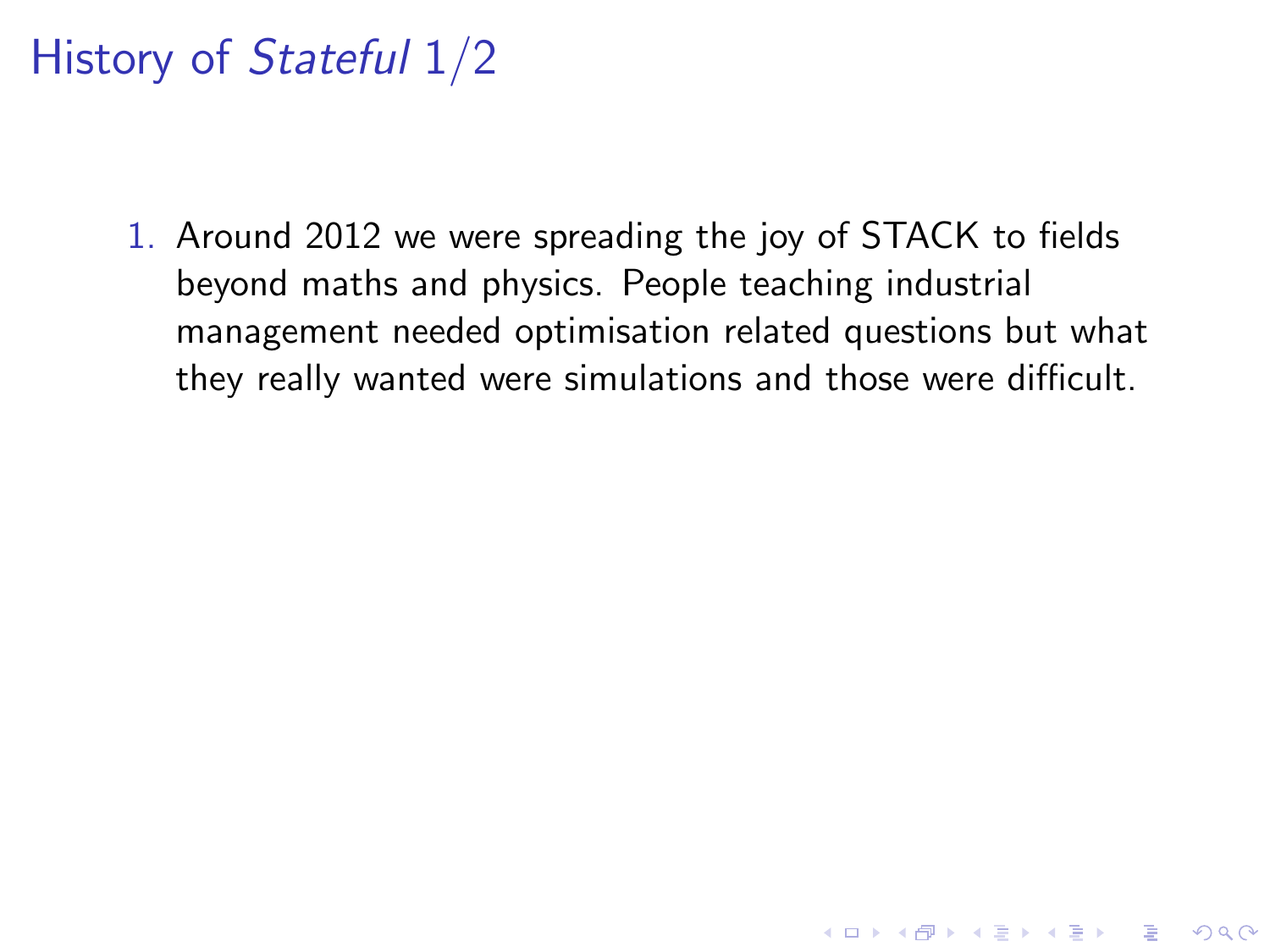- 1. Around 2012 we were spreading the joy of STACK to fields beyond maths and physics. People teaching industrial management needed optimisation related questions but what they really wanted were simulations and those were difficult.
- 2. After that we carried out various trials with JavaScript to implement state-based logic on the client side.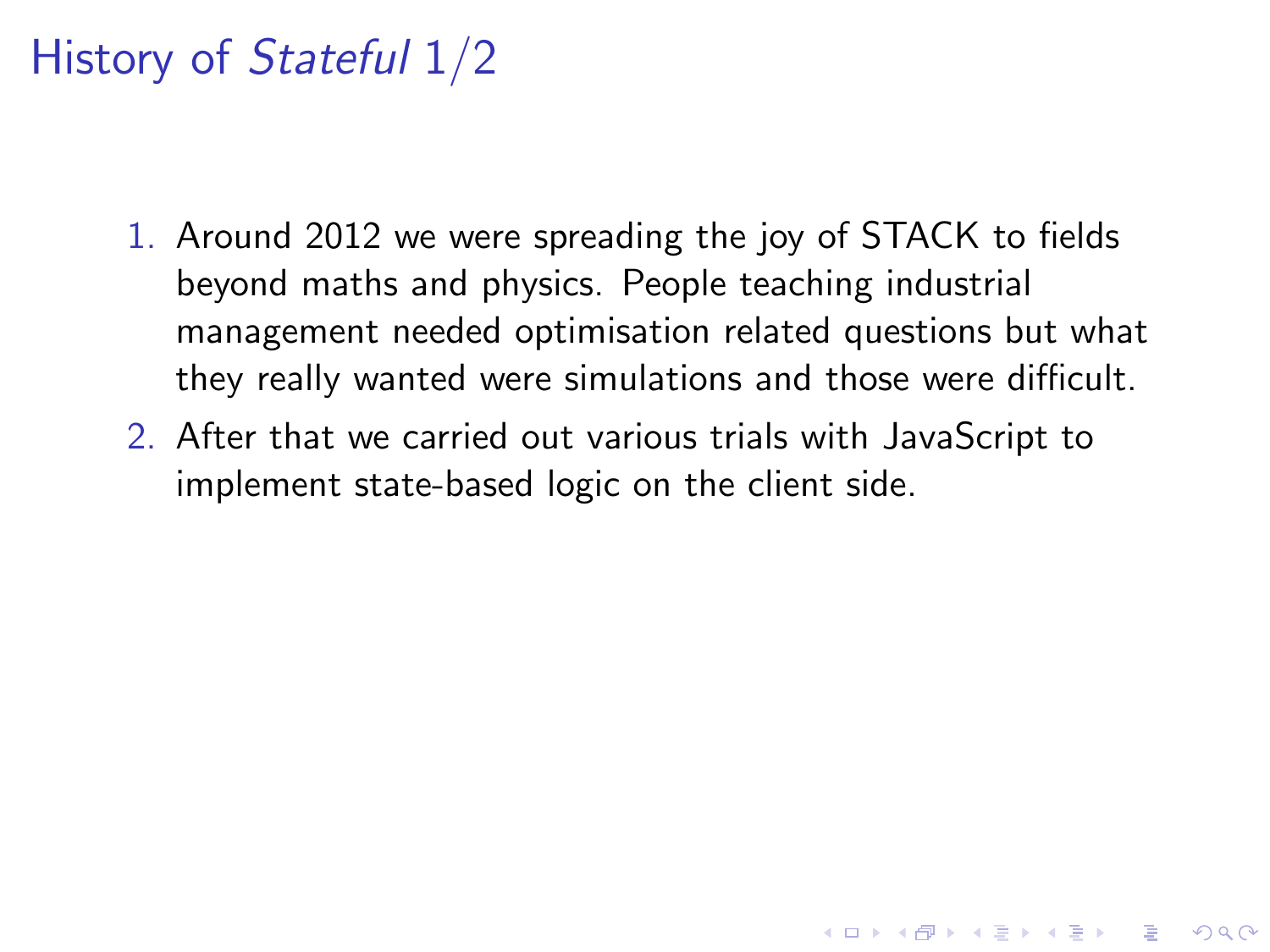- 1. Around 2012 we were spreading the joy of STACK to fields beyond maths and physics. People teaching industrial management needed optimisation related questions but what they really wanted were simulations and those were difficult.
- 2. After that we carried out various trials with JavaScript to implement state-based logic on the client side.
- 3. During 2015 a proof of concept of STACK with state was built, it was promising and was presented at EAMS 2016.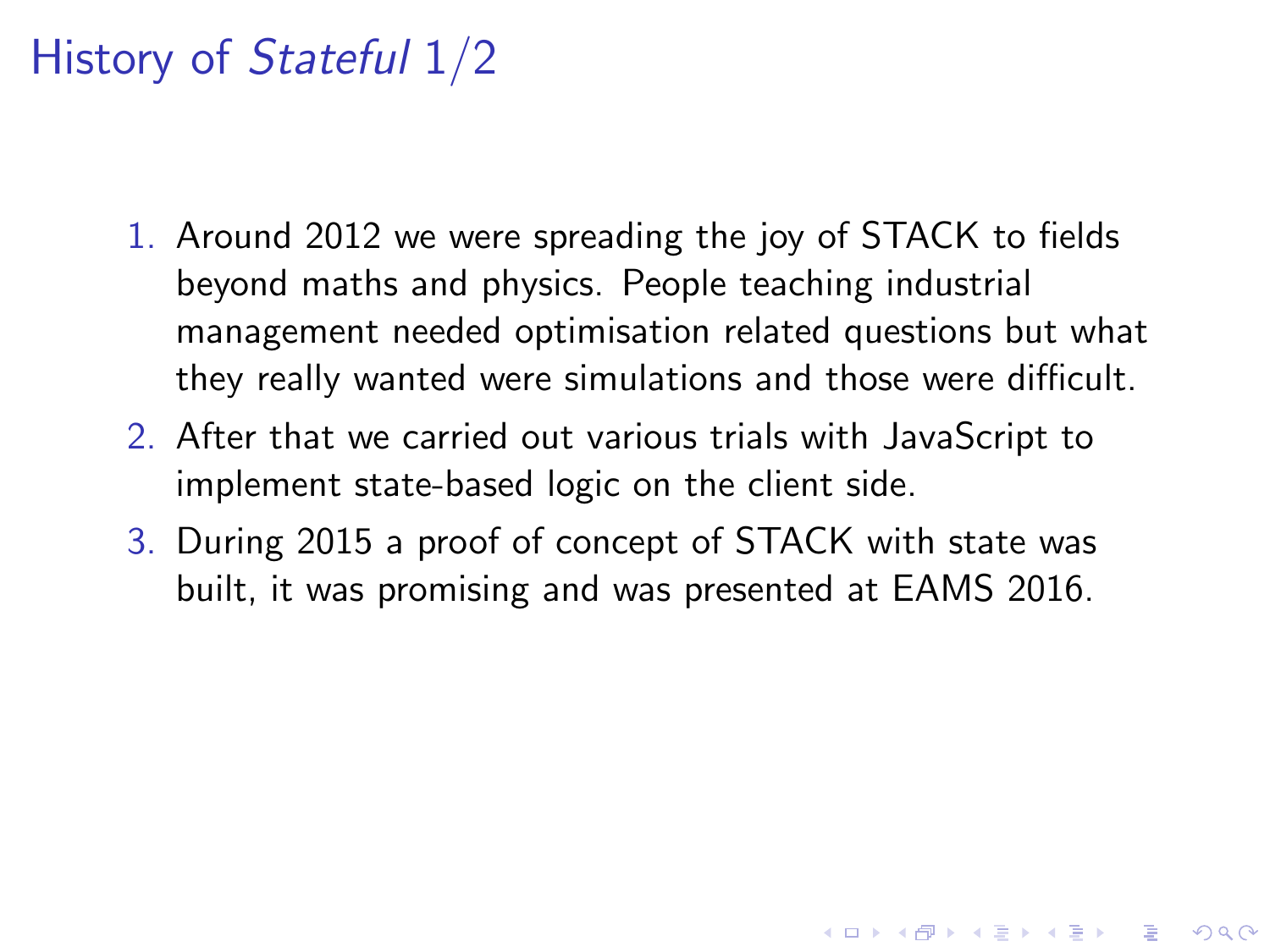- 1. Around 2012 we were spreading the joy of STACK to fields beyond maths and physics. People teaching industrial management needed optimisation related questions but what they really wanted were simulations and those were difficult.
- 2. After that we carried out various trials with JavaScript to implement state-based logic on the client side.
- 3. During 2015 a proof of concept of STACK with state was built, it was promising and was presented at EAMS 2016.
- 4. However, authoring questions for that proof of concept was difficult. So, an idea for separating state from STACK was hatched and the search for funding to implement it began.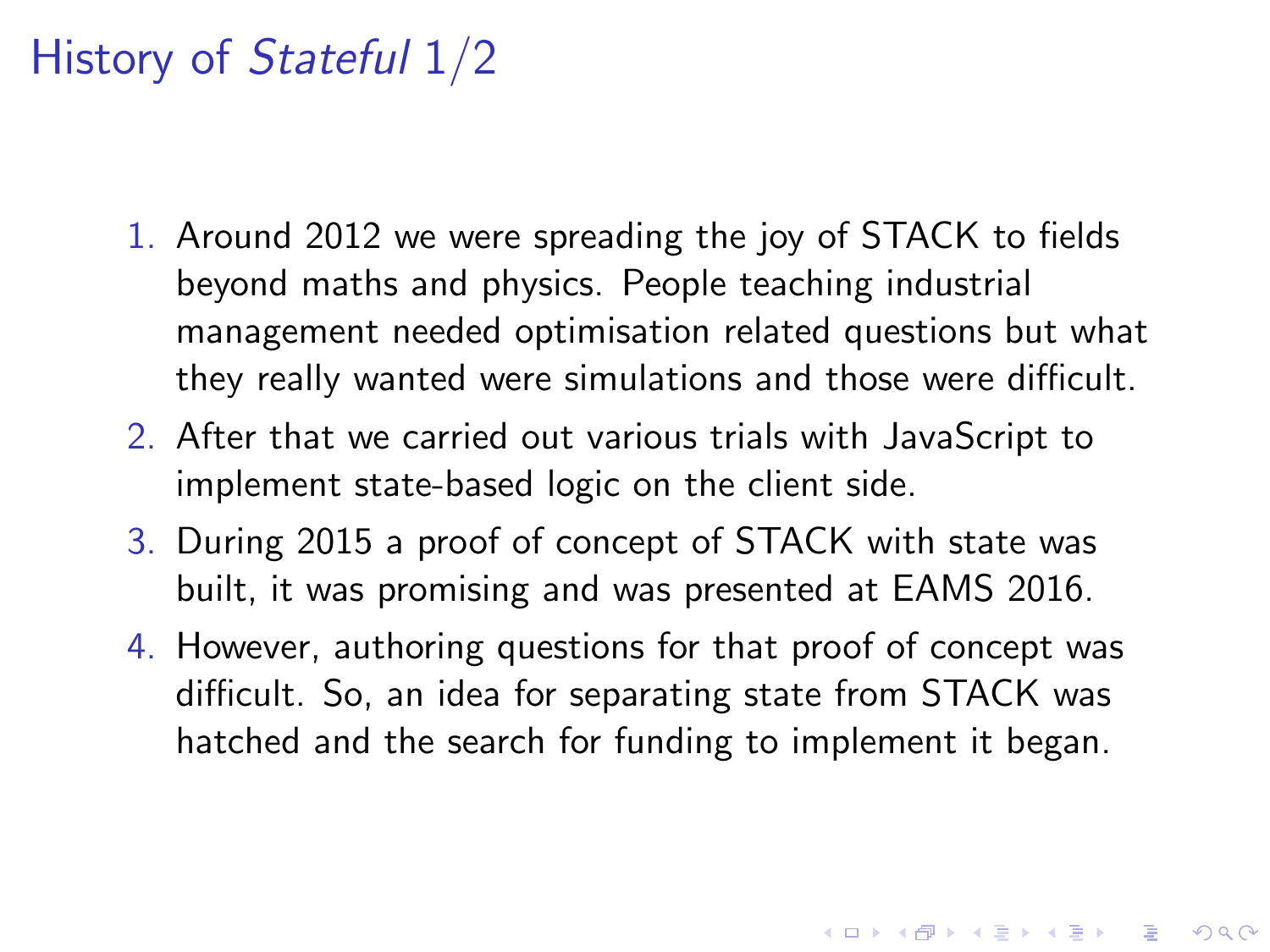5. In 2018 funding materialised, 10 months of development time funded for me to build it and some side projects to carry out authoring and usage testing. All part of a massive set of projects that the Ministry of Education and Culture of Finland accepted.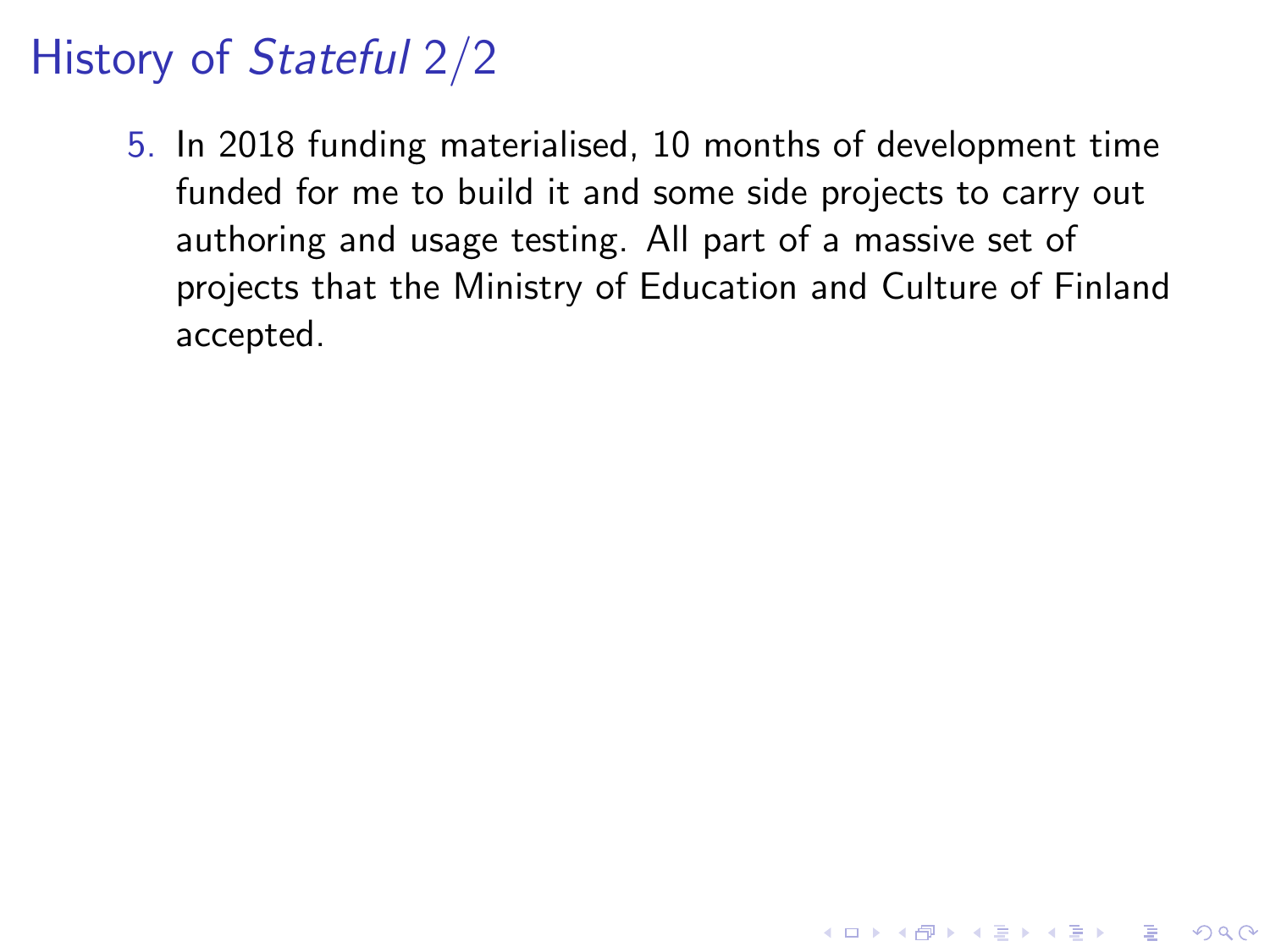- 5. In 2018 funding materialised, 10 months of development time funded for me to build it and some side projects to carry out authoring and usage testing. All part of a massive set of projects that the Ministry of Education and Culture of Finland accepted.
- 6. Had to skip EAMS 2018 as coding started. However, I was very happy to see the Mathspace keynote by Mohamad Jebara, that essentially gave us the terminology for what we do: Stateful is all about "inner loop adaptation". I recommend watching that recording if you have not seen it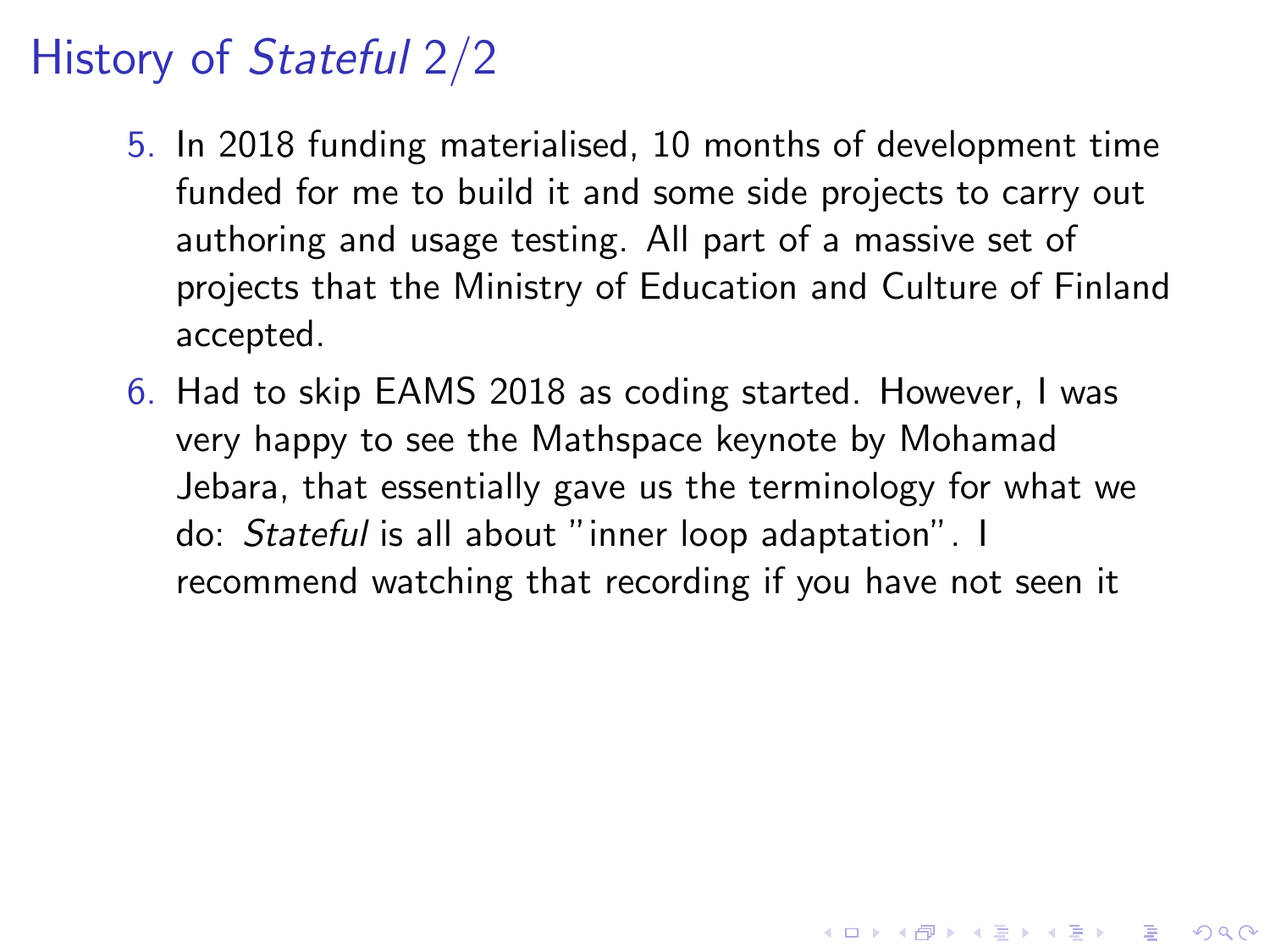- 5. In 2018 funding materialised, 10 months of development time funded for me to build it and some side projects to carry out authoring and usage testing. All part of a massive set of projects that the Ministry of Education and Culture of Finland accepted.
- 6. Had to skip EAMS 2018 as coding started. However, I was very happy to see the Mathspace keynote by Mohamad Jebara, that essentially gave us the terminology for what we do: Stateful is all about "inner loop adaptation". I recommend watching that recording if you have not seen it
- 7. Summer 2019, major development goals ready and question authors started testing. Initial experiences were great and authors came up with unexpected patterns that led to new development.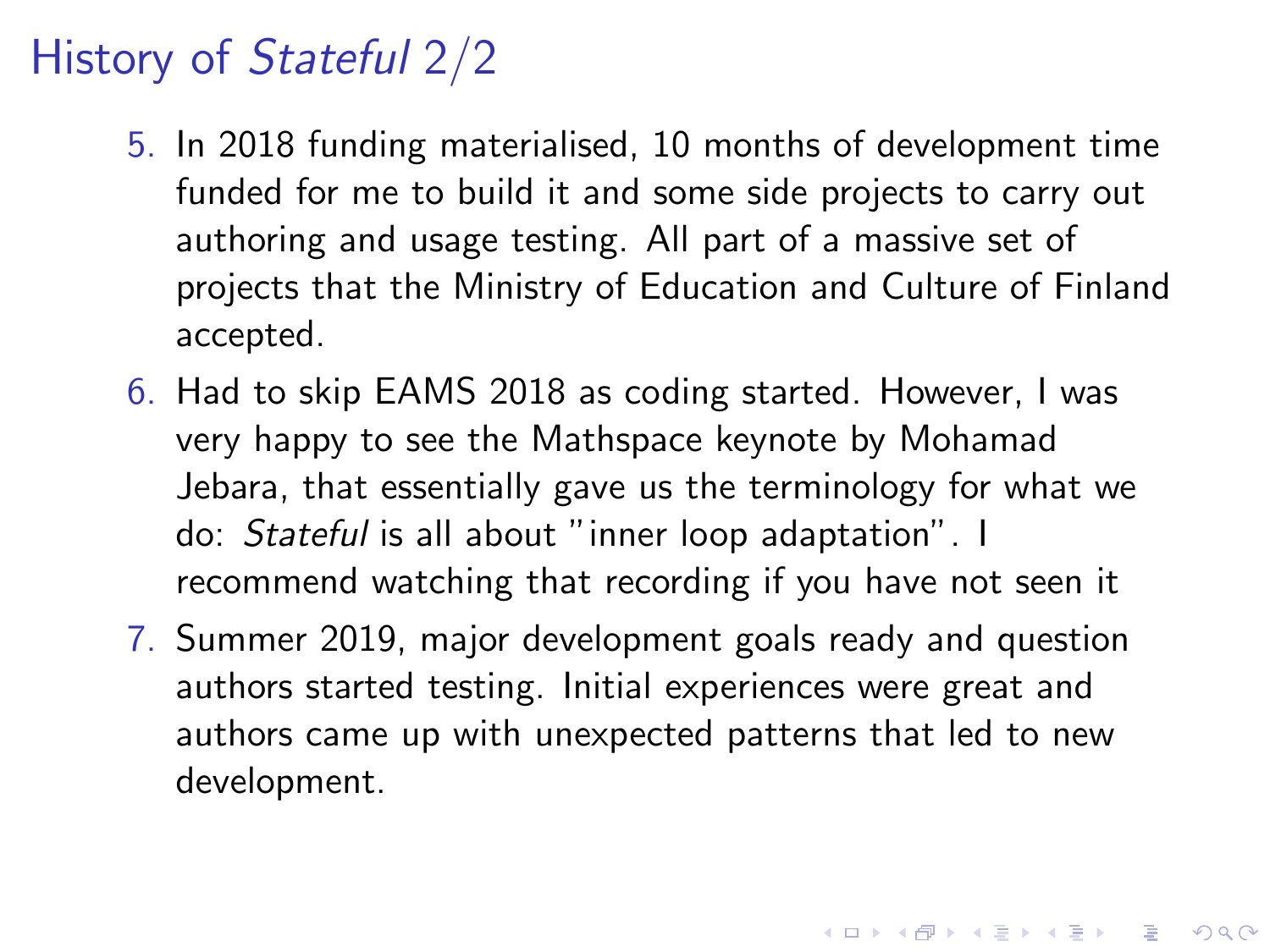- 5. In 2018 funding materialised, 10 months of development time funded for me to build it and some side projects to carry out authoring and usage testing. All part of a massive set of projects that the Ministry of Education and Culture of Finland accepted.
- 6. Had to skip EAMS 2018 as coding started. However, I was very happy to see the Mathspace keynote by Mohamad Jebara, that essentially gave us the terminology for what we do: Stateful is all about "inner loop adaptation". I recommend watching that recording if you have not seen it
- 7. Summer 2019, major development goals ready and question authors started testing. Initial experiences were great and authors came up with unexpected patterns that led to new development.
- 8. During fall 2020, after long internal testing we will expose Stateful to students.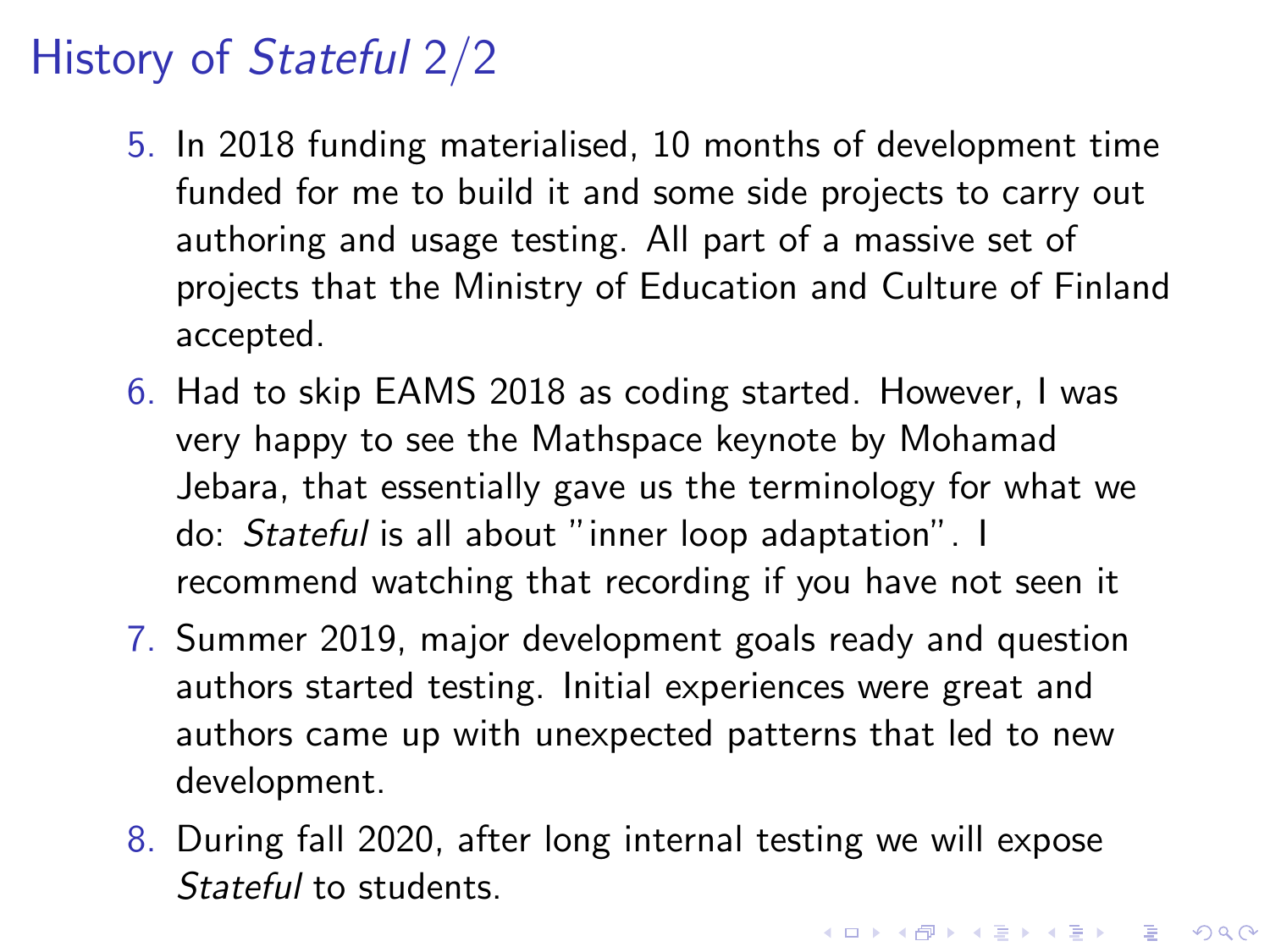# Stateful  $\frac{w}{x}$  & STACK  $\frac{1}{2}$

STACK & *Stateful* are tightly coupled but STACK will not do stateful matters. The authoring related issues with the "STACK with state" proof of concept made it pretty clear that adding state complicates things. No one wanted to break the balance of authoring simplicity and expressiveness of STACK by forcing state into it. Also, the authoring processes with state are much simpler if Stateful can just have its own question-model.

Stateful & STACK share most of the internal parts and (at least) one developer. As we share parts, we can now test new versions of various subsystems in either one before they turn to common features.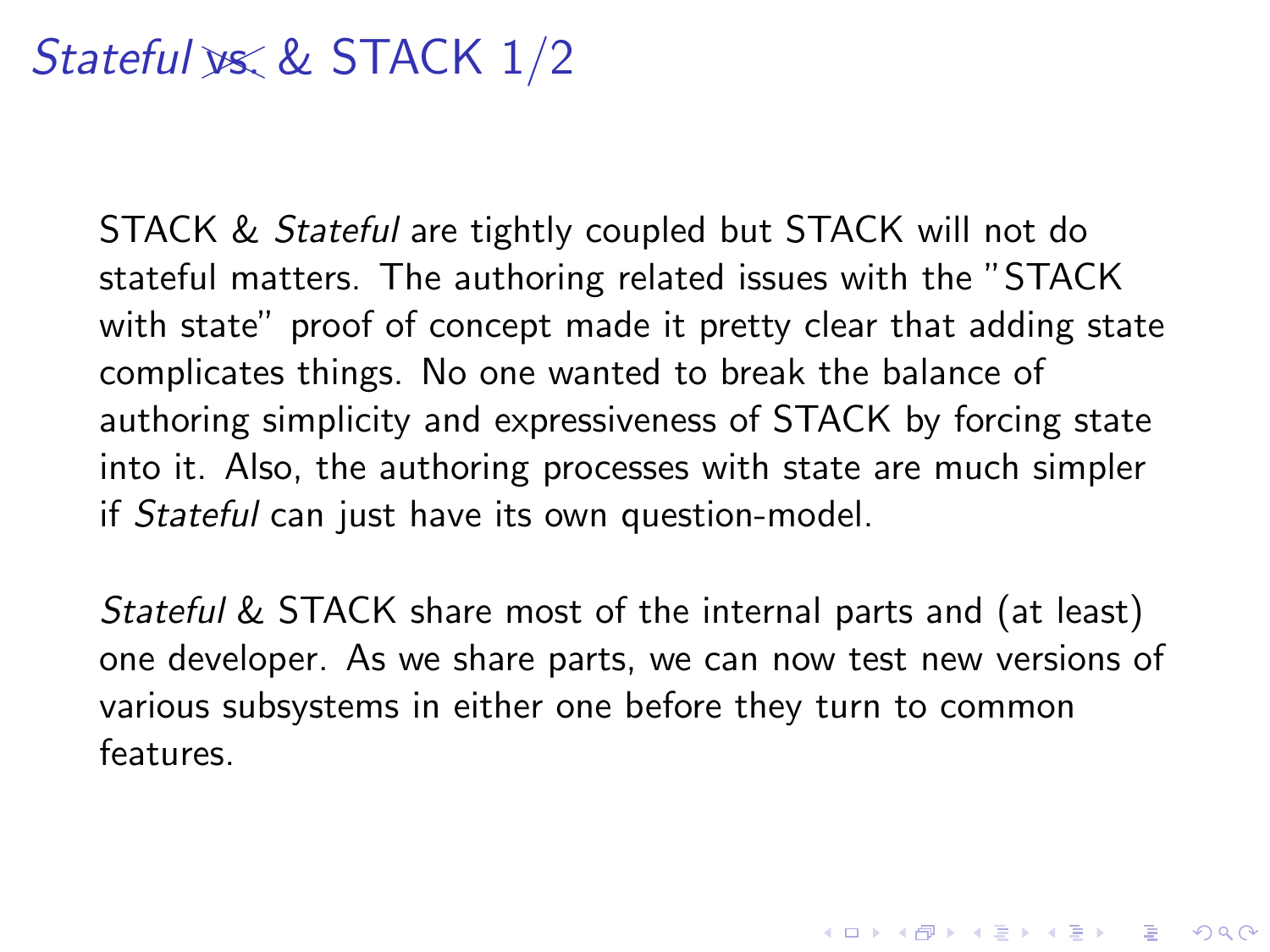Stateful ys. & STACK 2/2

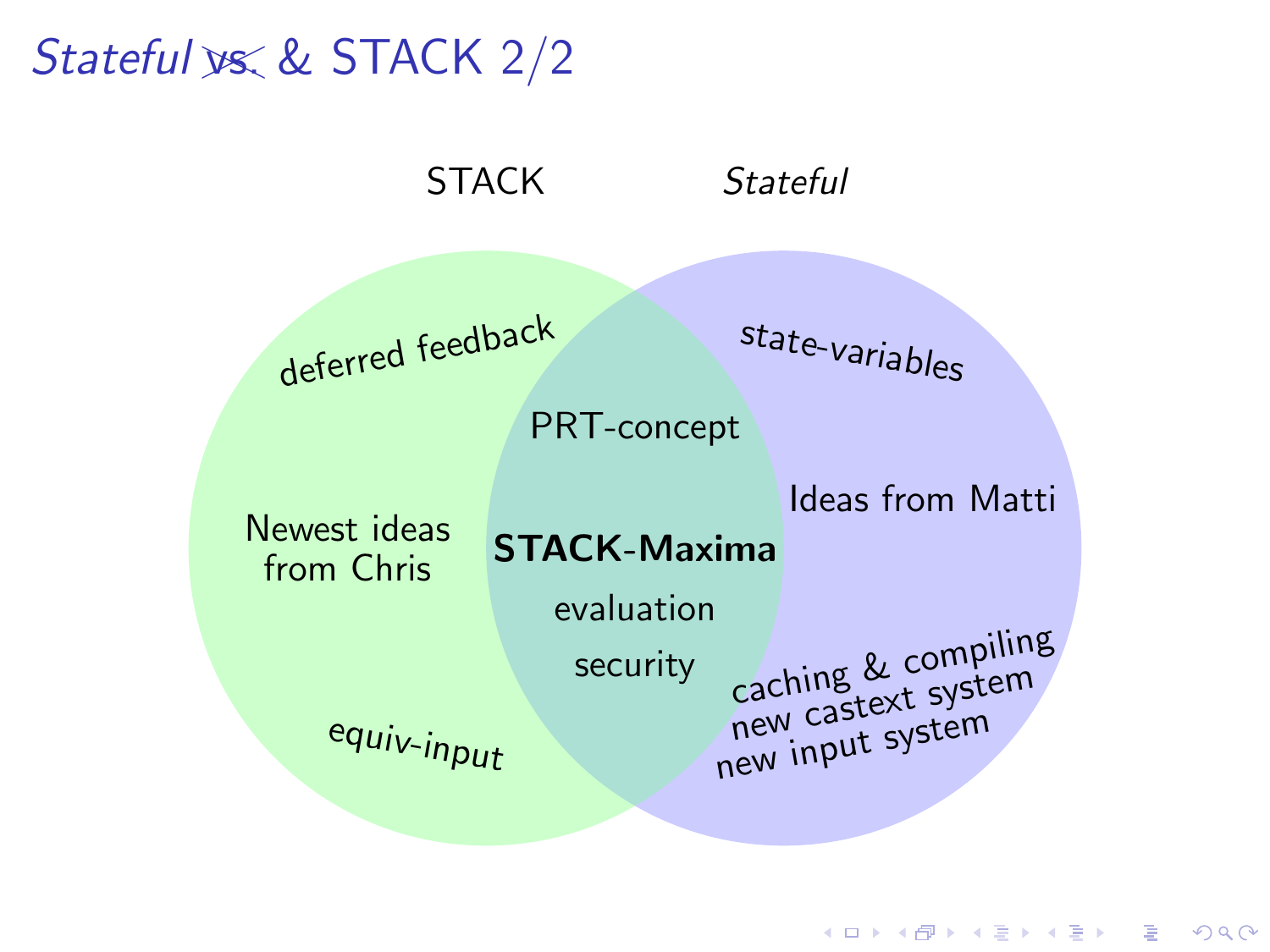#### Basic Stateful question terminology & logic 1/2

Stateful-questions are essentially just collections of parametric STACK questions that have been extended so that student input can lead to the question transitioning to another. When transitioning, one can change the values of state-variables, which are typically used as the parameters of those questions. The common terms are:

scene one of the questions in the collection

path the sequence of scenes the student has visited as well as the transitions that led to those changes of scenes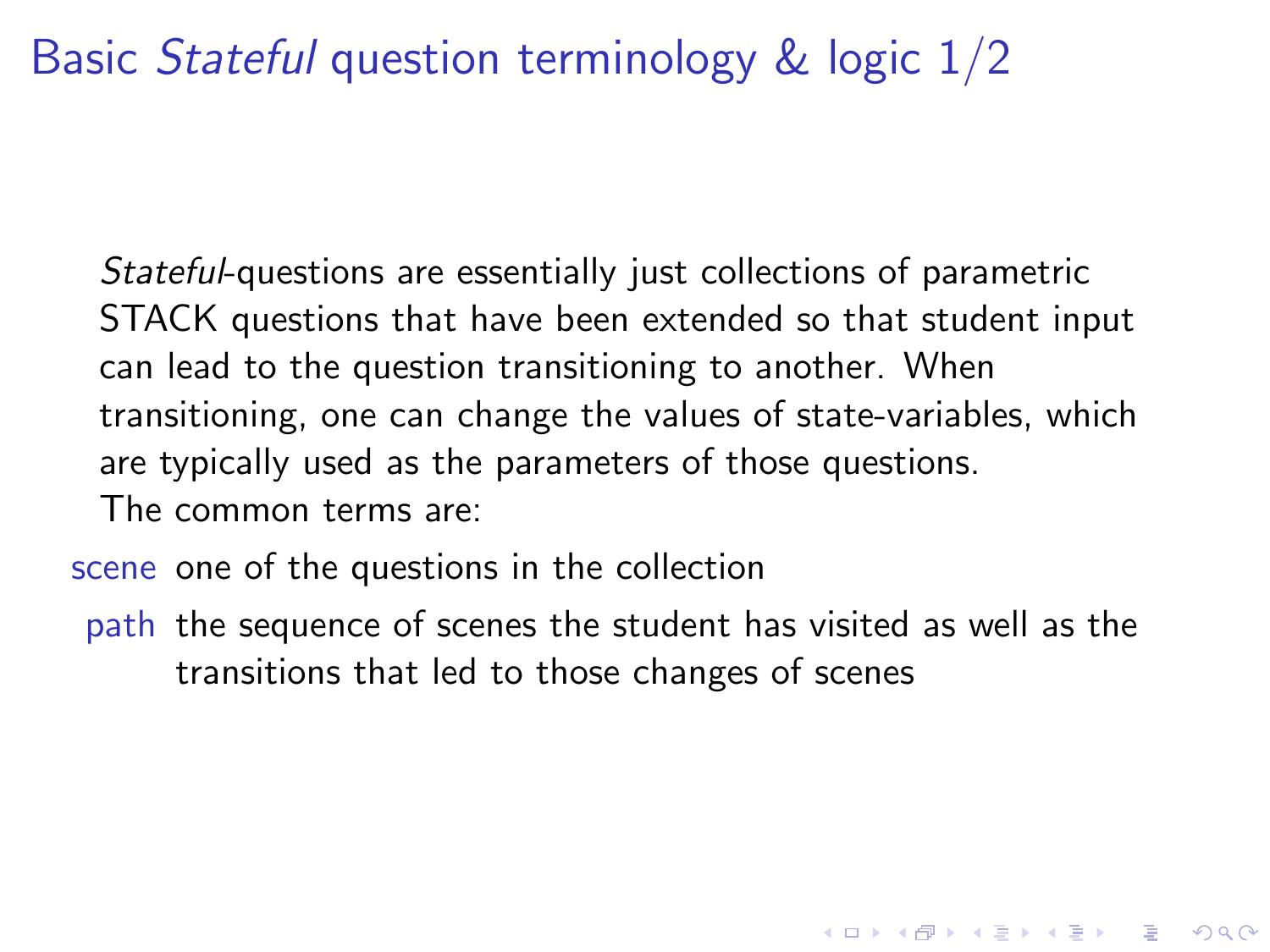## Basic Stateful question terminology & logic 2/2

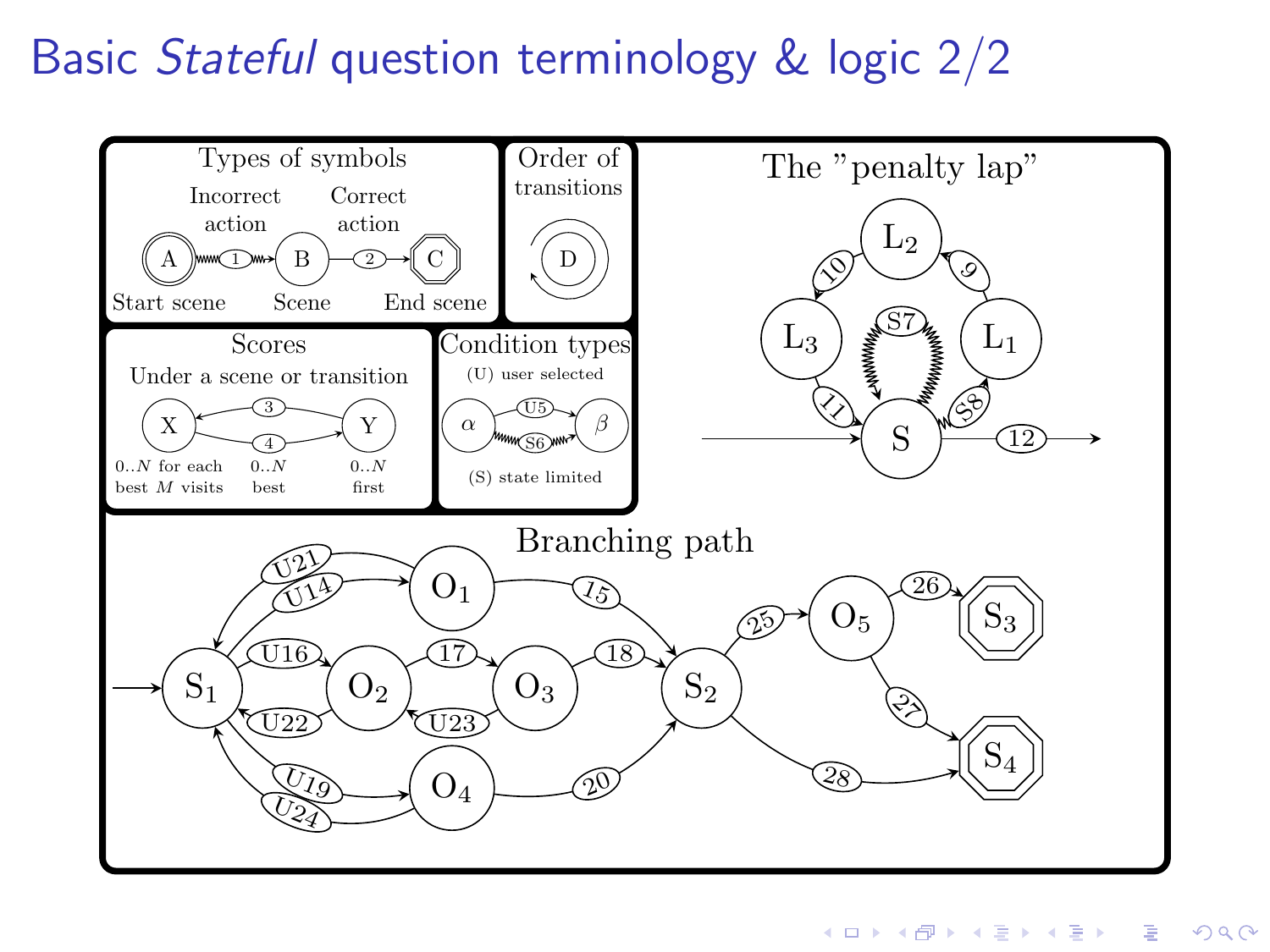#### Some future plans

- $\blacktriangleright$  External state, i.e., parameters coming from, e.g. learning analytics and means of storing parameters there.
- $\blacktriangleright$  Visualisation and analysis tools for exploring the paths taken by large numbers of students. Where they drop out, which paths they choose, and on which paths do most people end up. Current research ideas aim for Sankey diagrams.



**K ロ ▶ K 何 ▶ K ヨ ▶ K ヨ ▶**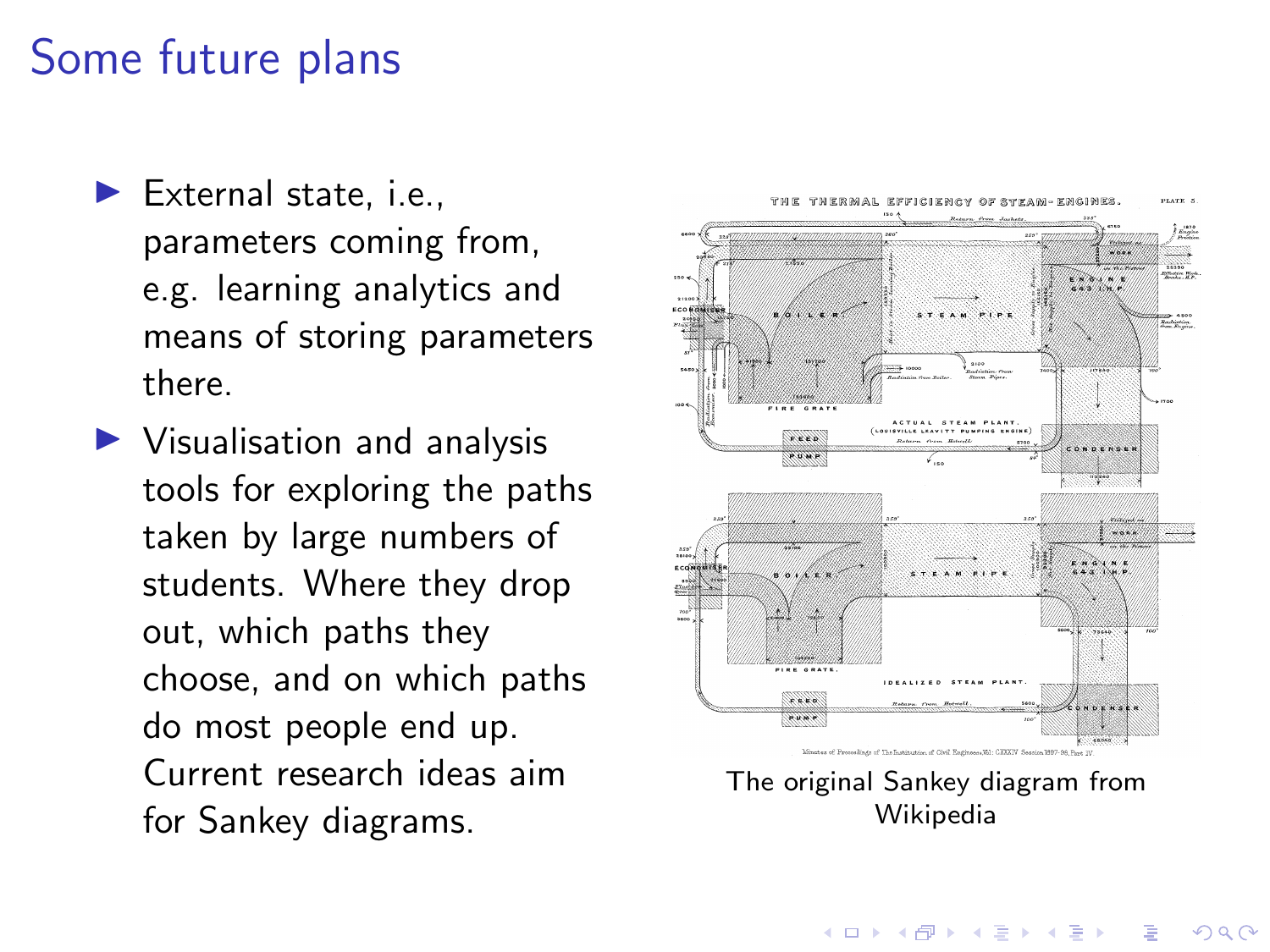#### This years sample question about integration 1/2

Back in 2016 the sample was an integration by parts question, which allowed the student to travel to the wrong direction infinitely. This time the question is simpler and has no infinite loops in the scene-graph. Now even simpler: a definite-integral. Now, what is the trap here?



 $\Omega$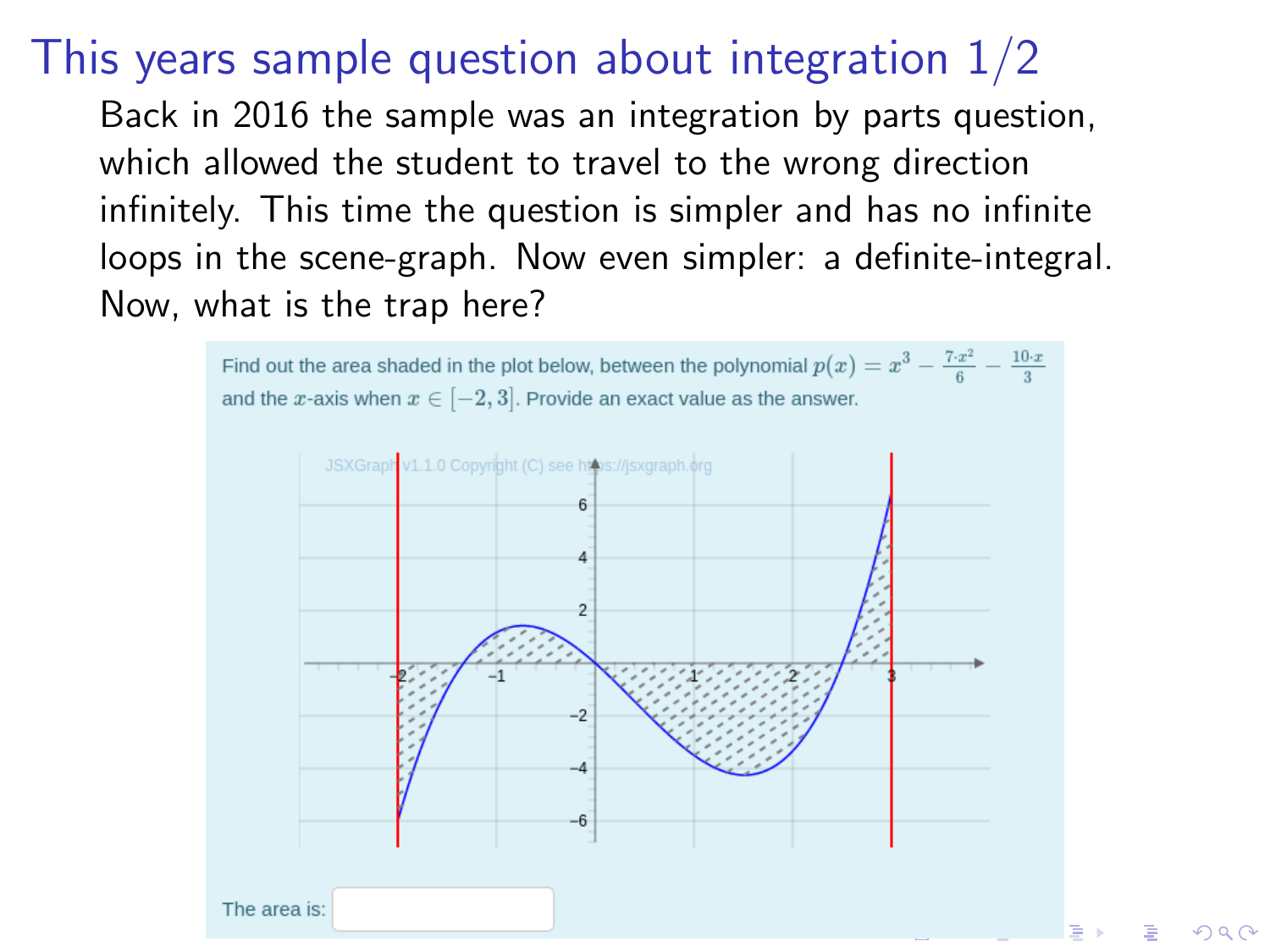# This years sample question about integration 2/2

| В<br>ļڅ                                          | <b>States</b><br>A) The question<br>B) Check indefinite integral of $p(x)$<br>C) Check sign changes, i.e., roots of $p(x)$<br>D) The end |
|--------------------------------------------------|------------------------------------------------------------------------------------------------------------------------------------------|
| State variables                                  | Transitions                                                                                                                              |
| boolean thatError = false                        | 1) If correct answer, grant up to 1 point                                                                                                |
| if $\int_{a}^{b} p(x) dx$ was given as an answer | $-0.1$ for each error state visited                                                                                                      |
| $boolean otherError = false$                     | S2) If error $\&$ not visited $\&$ not sign-error                                                                                        |
| if scene B was visited, unknown error            | 3) If correct indefinite integral                                                                                                        |
| boolean signError = false                        | S4) If sign-error & not visited                                                                                                          |
| if scene C was visited, any sign-error           | 5) If correct roots                                                                                                                      |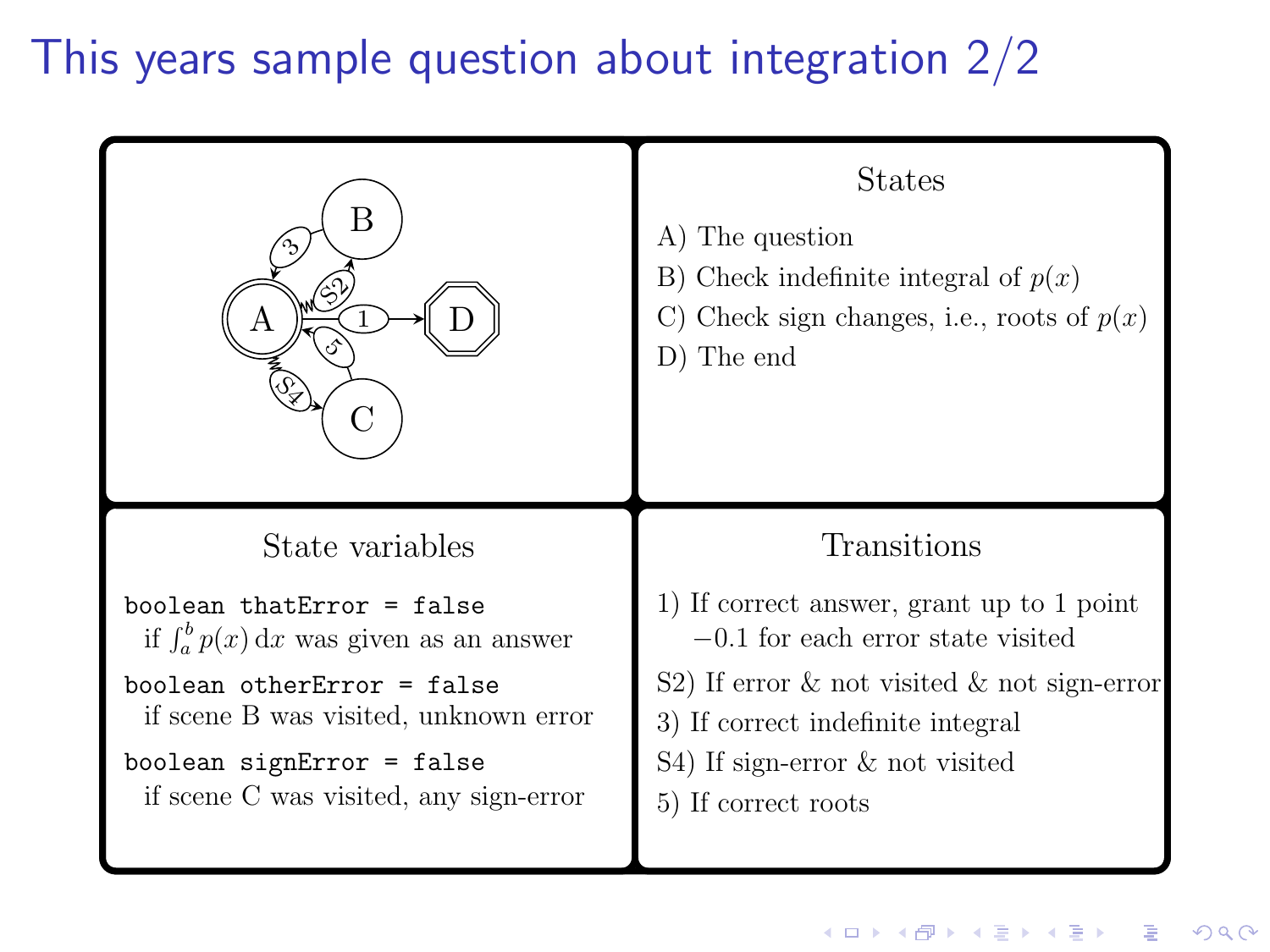#### The demo

The sample question is accessible though the EAMS site, after this presentation everyone attending the conference will also gain edit-rights so that they may try building *Stateful* questions. These rights will remain active for a short time during the conference.

K ロ ▶ K 個 ▶ K 할 ▶ K 할 ▶ 이 할 → 9 Q Q →